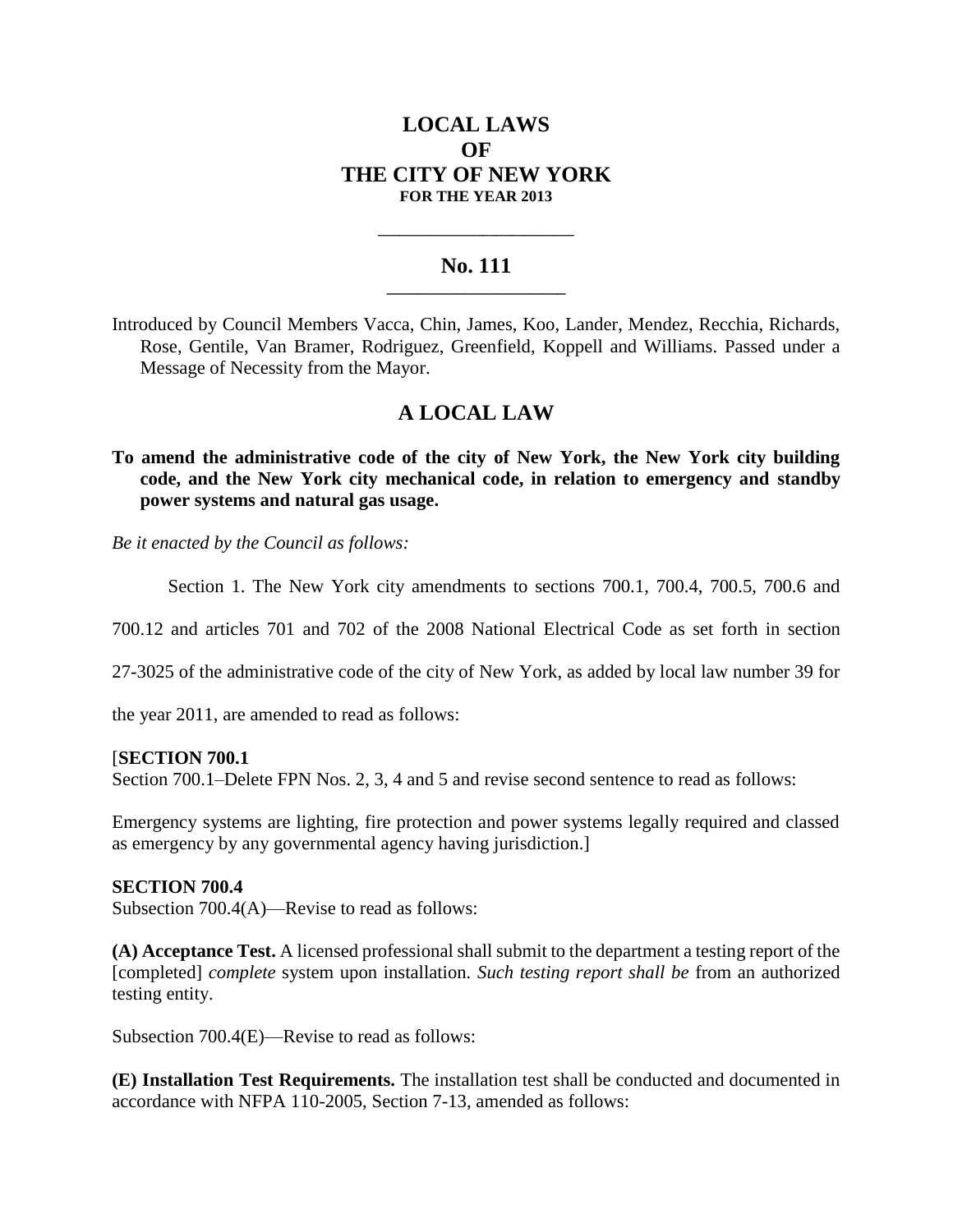7.13.3: Delete in its entirety.

[7.13.4.1(5): Add at the end of (5): Time to initial load transfer shall not exceed 10 seconds.]

7.13.4.1(11): Revise to read as follows: The load test with building load or other loads that simulate intended load shall continue for 2 hours observing and recording load changes and the resultant effect on voltage and frequency.

7.13.10.2: Delete and replace with the following: The complete crank/rest cycle shall consist of 3-15 second crank cycles with 15 second rest periods between cranks.

7.13.13: Add a new paragraph to read as follows: Transfer switches shall be tested in accordance with 8.4.6 as modified herein.

Subsection 700.4(F)—Add a new subsection 700.4(F) to read as follows:

**(F) Maintenance and Operational Testing.** Maintenance and operational testing shall be performed and documented in accordance with NFPA 110-2005, Section 8, amended as follows:

[8.1.2: Delete in its entirety.]

8.2: Delete in its entirety.

[8.3.1: Delete the following text from the end: "for the type and for the time duration specified for the class."

8.3.4: Delete and replace with the following: A written record of the EPSS inspection, tests, exercising, operation, and repairs shall be maintained on premises and made available to the department on request. Records shall be inclusive of the transfer switches and storage batteries.

8.4.4.1: Add a new sentence to read as follows: Inspection shall consist of examination of all EPSS components for leaks, abnormal device position and of all alarm/trouble indicators.

8.4.5: Delete in its entirety.

8.4.6: Replace "monthly" with "semi-annually".

8.4.6.1: Replace "monthly" with "semi-annually".

#### **SECTION 700.5**

Subsection 700.5 (B)–Delete third paragraph of subsection 700.5(B)[, revise the first paragraph of such subsection] and add a FPN to read as follows: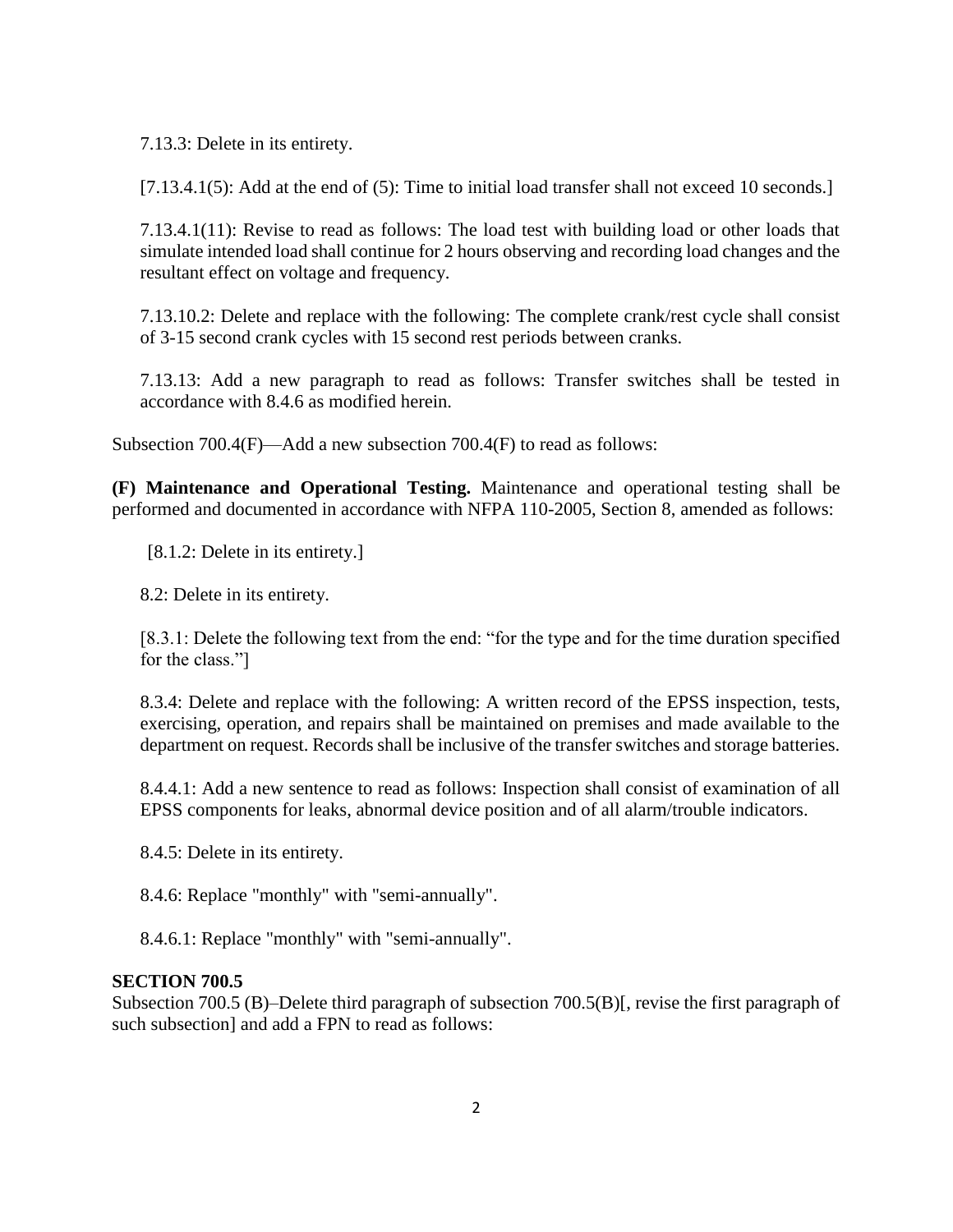[The alternate power source shall be permitted to supply emergency and optional standby system loads where the source has adequate capacity or where automatic selective load pickup and load shedding is provided as needed to ensure adequate power to (1) emergency circuits and (2) optional standby circuits, in that order of priority. The alternate power source shall be permitted for peak load shaving, provided the above conditions are met.]

FPN: Peak reduction program may require utility approval.

## **SECTION 700.6**

Subsection 700.6 (E)—Add a new subsection 700.6(E) to read as follows:

**(E) Mechanical Operation.** Means shall be provided to mechanically operate the switch without hazard to personnel.

Subsection 700.6 (F)–Add a new subsection 700.6(F) to read as follows:

**(F) Temporary Connections for Portable Generators.** Temporary connection of a portable generator without transfer equipment shall be permitted where qualified persons maintain and supervise service of the installation, and where the normal *source of* supply is physically isolated by a lockable [disconnect] *disconnecting* means or by disconnection of the normal supply conductors. Portable generators shall not be paralleled except by special permission.

Subsection 700.6 (G)—Add a new subsection 700.6(G) to read as follows:

**(G) Permanent Connections for Portable Generators.** Where a permanent [installation] *connection* is made for a portable generator, a disconnecting means and overcurrent protection shall be provided at the point of connection for the portable generator. Capacity shall not exceed the capacity of the permanent installation.

## **SECTION 700.12**

Section 700.12 – Revise the fourth paragraph, add a new Exception to read as follows and delete the FPNs:

Fire, sprinkler, standpipe, smoke detection, oxygen, nitrous oxide and other alarm or extinguishing systems shall be connected to the line side of the service equipment and shall have separate overcurrent protection.

*Exception: Such systems installed for local area protection only, may connect ahead of the supply to the area protected.* 

Subsection 700.12(A) – Revise the first paragraph and add a FPN to read as follows: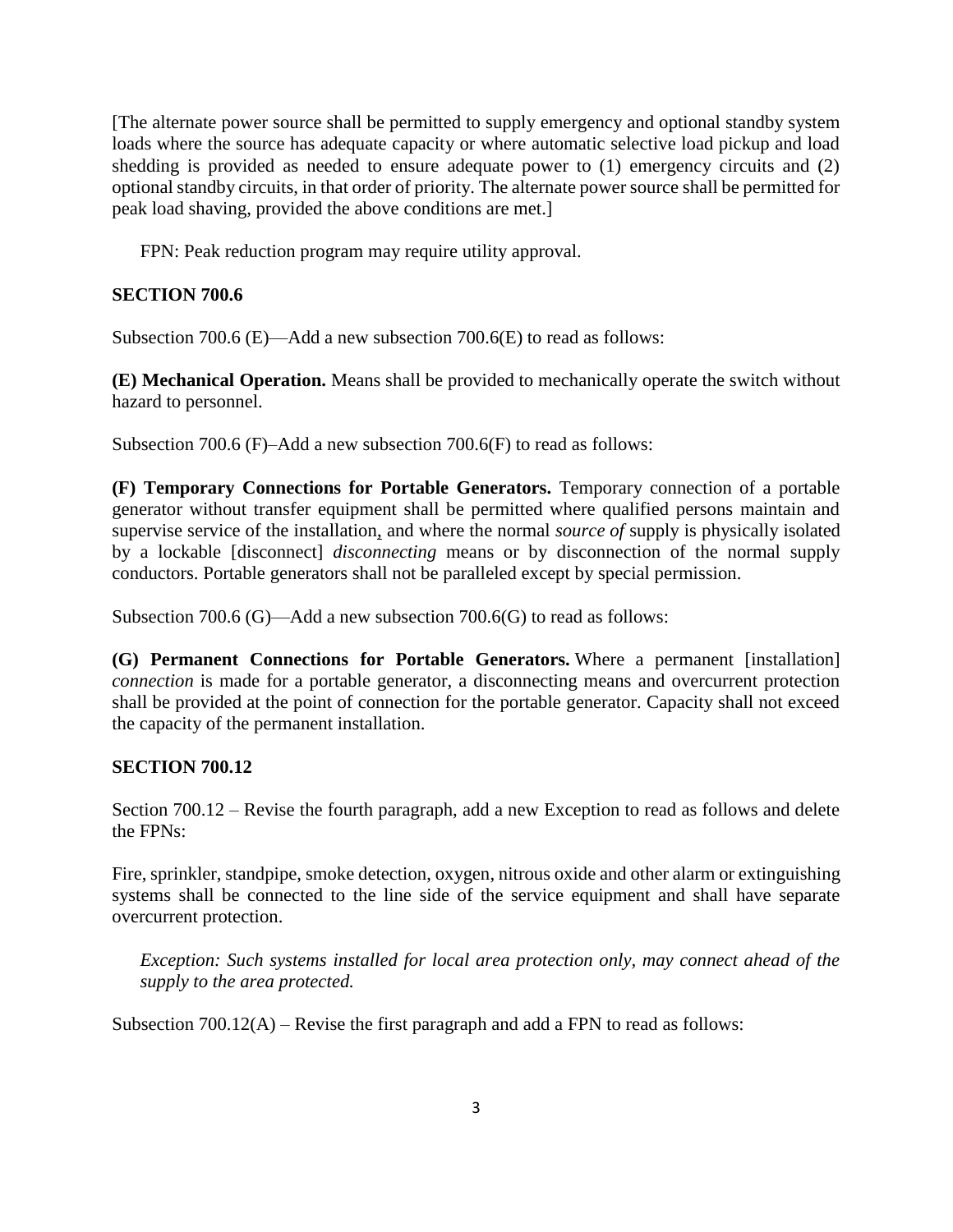Storage batteries may be used as a source of power for emergency lighting systems and shall be of suitable rating and capacity to supply and maintain the total load for a minimum period of  $1\frac{1}{2}$ hours, without the voltage applied to the load falling below 87½ percent of normal. Storage batteries may be used for other emergency systems only where special permission is granted for such use.

FPN: See Article 760 for additional information on the use of batteries for fire alarm systems.

Subsection  $700.12(B)(2)$  – Revise first sentence and add a FPN to read as follows:

Where internal combustion engines are used as the prime mover, an on-site fuel supply shall be provided sufficient for not less than 6 hours of operation at full demand load.

FPN: Some installations may require more than 6 hours of fuel supply. See Articles 517 and 708.

Subsection  $700.12(B)(6)$  – Revise to read as follows:

**(6) Outdoor Generator Sets.** Where an outdoor generator set is permanently installed and is equipped with a disconnecting means and such generator set is located within sight of the building or structure supplied, an additional disconnecting means shall not be required where ungrounded conductors pass through the building or structure. Appropriate signage shall be provided at the generator set and at the first disconnecting means within the building or structure supplied.

Subsection  $700.12(B)(7)$  – Add new subsection  $700.12(B)(7)$  to read as follows:

**(7) Temporary Generators.** The equipment grounding conductor(s) of the derived system shall be bonded to the grounding electrode system.

FPN: See 250.34 for grounding of generator frame.

(a) Separately Derived System. Where a temporary portable generator is a separately derived system, it shall be grounded in accordance with 250.30.

(b) Not A Separately Derived System. Where a temporary portable generator is not a separately derived system, a grounding connection shall not be made to the grounded circuit conductor.

Subsection  $700.12(C)$  – Revise to read as follows:

**(C) Uninterruptible Power Supplies.** Uninterruptible power supplies may be used to provide power for emergency systems only where special permission is granted for such use.

Subsection 700.12(D) – Revise the first sentence of subsection to read as follows: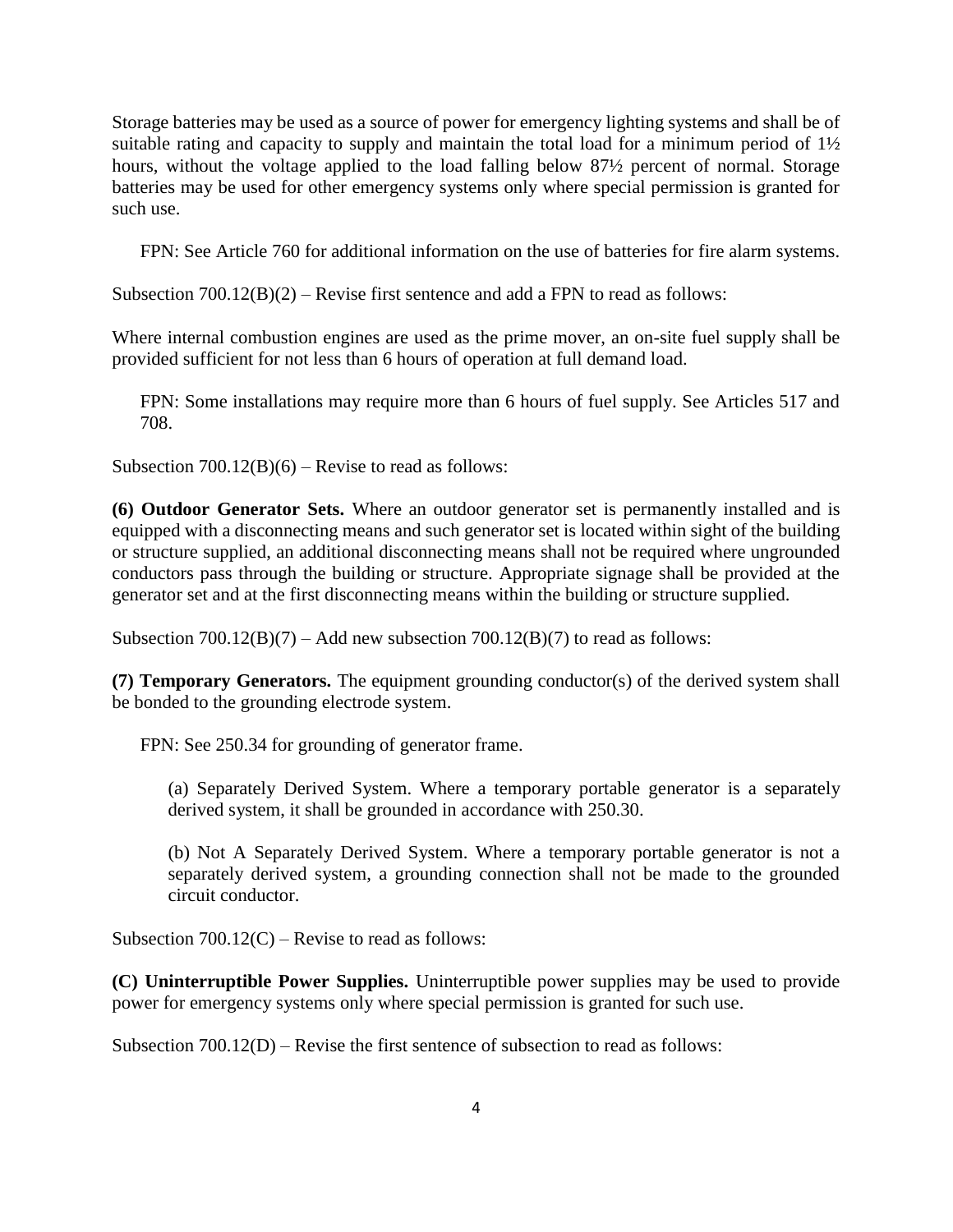Where acceptable to the commissioner as suitable for use as an emergency source, a second service independent of the source normally supplying the building shall be permitted.

Subsection 700.12(E) – [Delete the subsection in its entirety] *Revise the first sentence to read as follows: Fuel cell systems shall be permitted to be used as a source of power for emergency systems in R-2 occupancies and shall be of suitable rating and capacity to supply and maintain the total load for not less than 6 hours of full-demand operation*.

# **ARTICLE 701**

## **Legally Required Standby Systems**

[Delete the article in its entirety and add a FPN to read as follows: FPN: All legally required standby systems are classified as emergency systems.]

# *SECTION 701.5*

*Subsection 701.5(A)–Revise to read as follows:* 

*(A) Acceptance Test. A licensed professional shall submit to the department a testing report of the complete system upon installation. Such testing report shall be from an authorized testing entity.*

*Subsection 701.5(E)–Revise to read as follows:*

*(E) Installation Test Requirements. The installation test shall be conducted and documented in accordance with 700.4(E).*

*Subsection 701.5(F)–Add a new subsection 701.5(F) to read as follows:*

*(F) Maintenance and Operational Testing. Maintenance and operational testing shall be performed and documented in accordance with 700.4(F).*

## *SECTION 701.6*

*Section 701.6–Add a new FPN to read as follows:*

*FPN: Peak reduction program may require utility approval.*

## *SECTION 701.7*

*Subsection 701.7(D)–Add a new subsection 701.7(D) to read as follows:*

*(D) Mechanical Operation. Means shall be provided to mechanically operate the switch without hazard to personnel.*

*Subsection 701.7(E)–Add a new subsection 701.7(E) to read as follows:*

*(E) Temporary Connections for Portable Generators. Temporary connection of a portable generator without transfer equipment shall be permitted where qualified persons maintain and supervise service of the installation, and where the normal source of supply is physically isolated*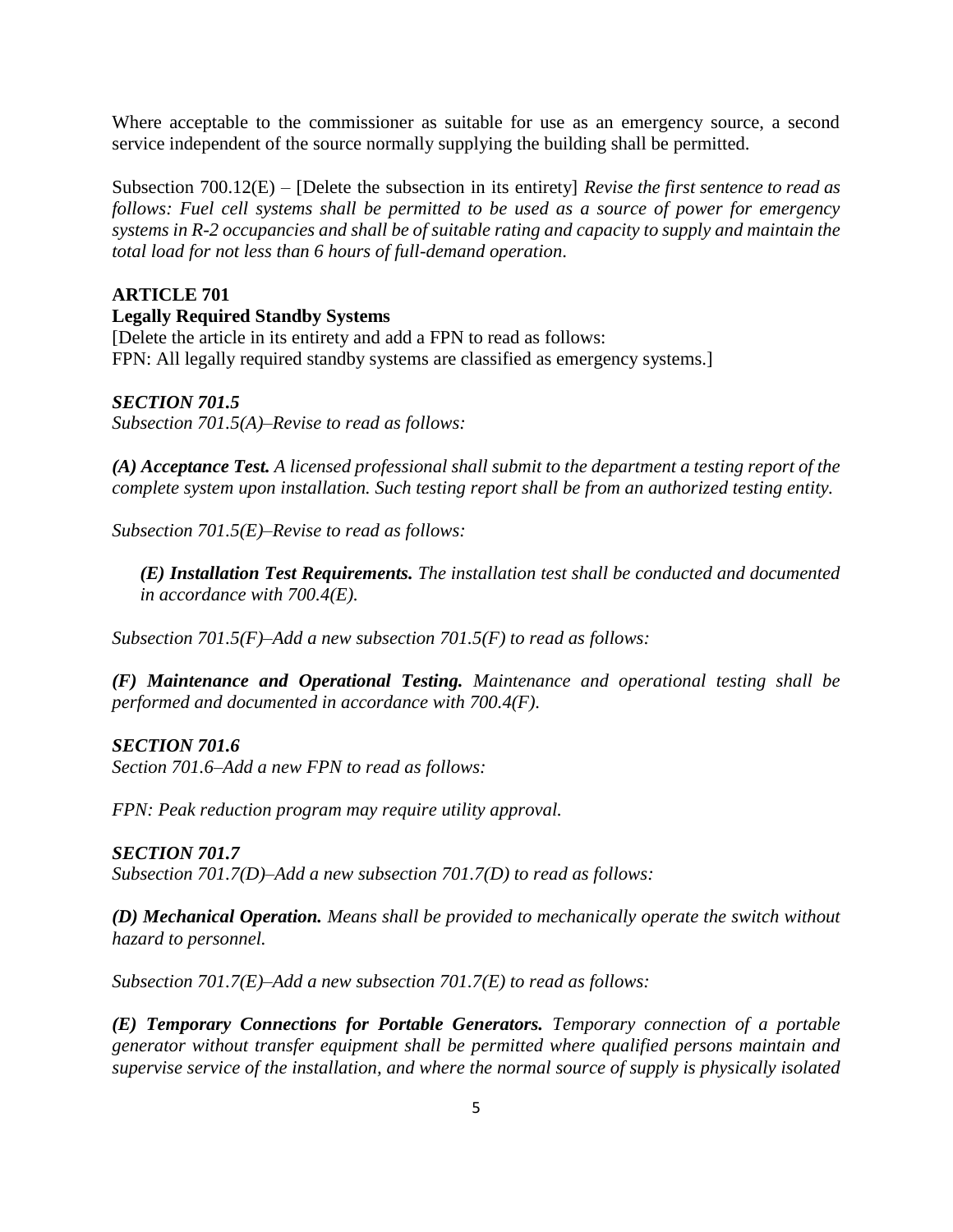*by a lockable disconnecting means or by a disconnection of the normal supply conductors. Portable generators shall not be paralleled except by special permission.*

*Subsection 701.7(F) – Add a new subsection 701.7(F) to read as follows:*

*(F) Permanent Connections for Portable Generators. Where a permanent connection is made for a portable generator, a disconnecting means and overcurrent protection shall be provided at the point of connection for the portable generator. Capacity shall not exceed the capacity of the permanent installation.*

## *SECTION 701.8*

*Section 701.8 – Revise the first sentence to read as follows:*

*Audible and visual signal devices shall be provided at a continuously supervised location for the following purposes:*

*SECTION 701.10 Section 701.10 – Revise to read as follows:*

## *701.10 Wiring and Conductors for Legally Required Standby Systems.*

*(A) Wiring. Wiring for legally required standby systems shall be permitted to occupy the same raceways, cables, boxes, and cabinets as other general wiring.*

## *(B) Conductors.*

*(1) Ampacity. See 445.13.*

*(2) Installation of Generator Conductors. Generator conductors to the first disconnecting means shall be installed in accordance with the requirements of Article 230.*

*(3) Overcurrent Devices. There shall be no limit to the number of overcurrent devices connected to the generator terminal devices.*

## *SECTION 701.11*

*Subsection 701.11(B)(2)–Revise to read as follows:*

*(2) Internal Combustion Engines as Prime Mover. Where internal combustion engines are used as the prime mover, an on-site fuel supply shall be provided sufficient for not less than 6 hours of operation at full demand load.*

*Exception: Legally required standby generators relying on natural gas as a fuel supply shall not be required to maintain an on-site fuel supply.*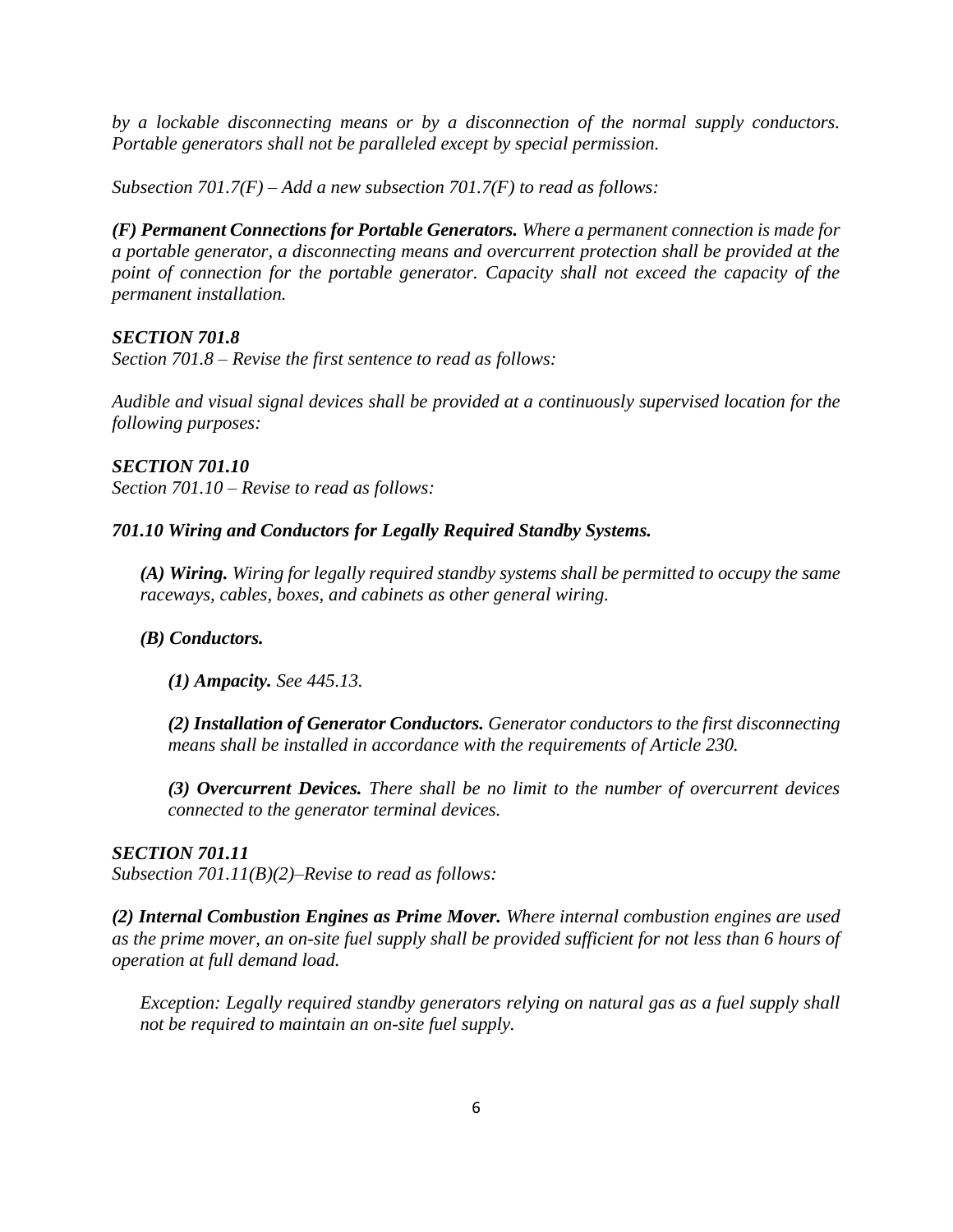*FPN: Some installations may require more than 6 hours of fuel supply. See Articles 517 and 708.* 

*Subsection 701.11(B)(6)–Add a new subsection 701.11(B)(6) to read as follows:*

*(6) Temporary Generators. The equipment grounding conductors of the derived system shall be bonded to the grounding electrode system.*

*FPN: See 250.34 for grounding of the generator frame.*

*(a) Separately Derived System. Where a temporary portable generator is a separately derived system, it shall be grounded in accordance with 250.30.*

*(b) Not A Separately Derived System. Where a temporary portable generator is not a separately derived system, a grounding connection shall not be made to the grounded circuit conductor.*

*Subsection 701.11(F) – Revise the first sentence to read as follows: Fuel cell systems used as a source of power for legally required standby systems shall be of suitable rating and capacity to supply and maintain the total load for not less than 6 hours of full-demand operation.*

### *SECTION 701.18*

*Section 701.18–Revise to read as follows:*

*701.18 Coordination. Legally required standby system(s) overcurrent devices shall be selectively coordinated in the overcurrent range with all supply side overcurrent protective devices.*

#### **ARTICLE 702 Optional Standby Systems**

#### *SECTION 702.2*

*Section 702.2–Revise the first sentence to read as follows:*

*Those systems not required by municipal, state, federal, or other codes or by any governmental agency having jurisdiction.*

#### **SECTION 702.6**

Section 702.6–At the Exception, add a second sentence to read as follows:

Portable generators shall not be paralleled with permanent optional standby sources, except by special permission.

### **SECTION 702.12**

Section 702.12–Add a new section 702.12 to read as follows: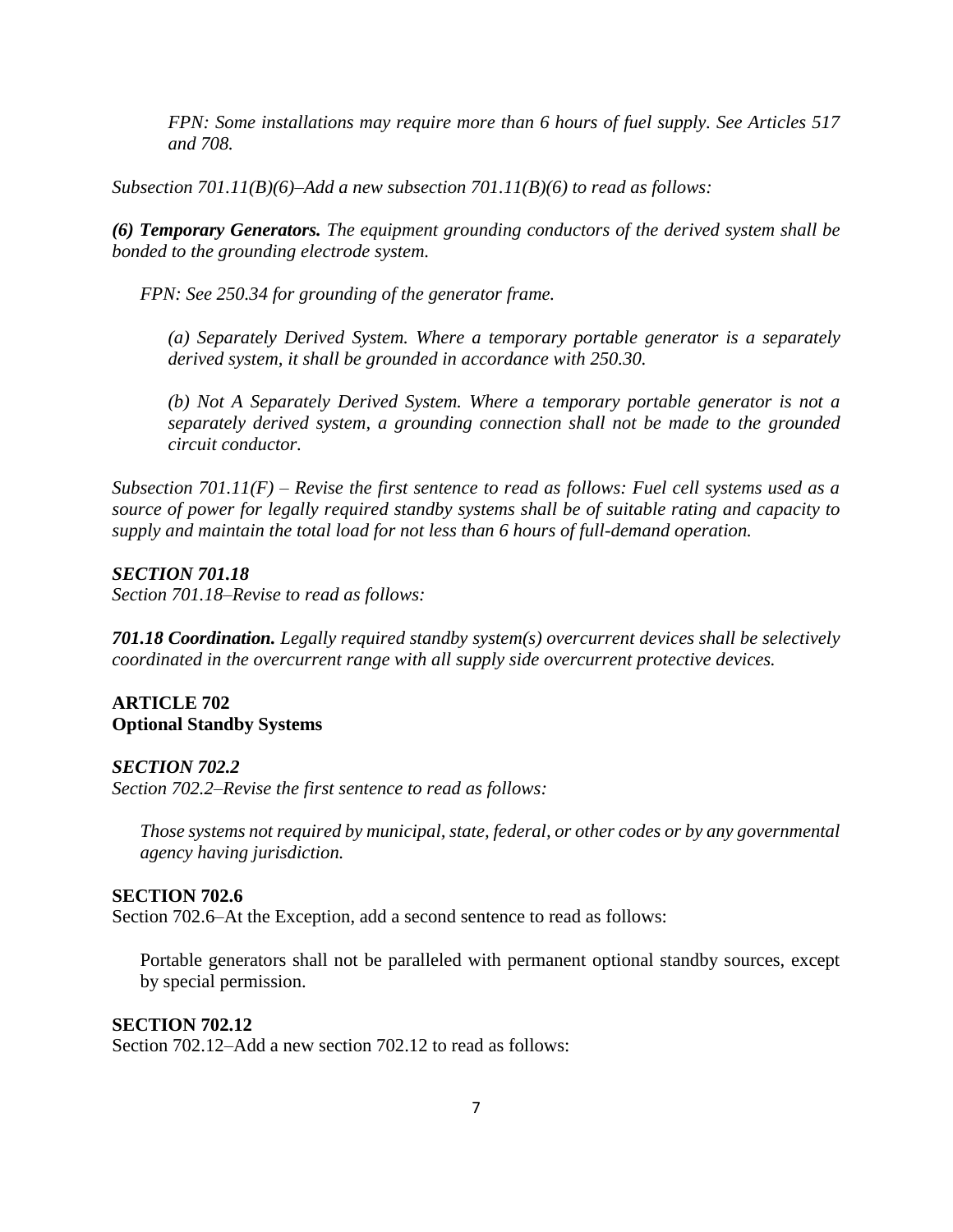**702.12 Portable and Temporary Generators.** Portable and temporary generators shall comply with 700.6(G) and 700.12(B)(7).

§2. Item 3.9 of section 28-109.3 of the administrative code of the city of New York, as

added by local law 33 for the year 2007, is amended to read as follows:

3.9. Emergency *and standby* power systems.

§3. Section 402.12 of the New York city building code, as added by local law number 33

for the year 2007, is amended to read as follows:

**402.12 [Emergency]** *Standby* **power.** Covered mall buildings exceeding 50,000 square feet (4645 m<sup>2</sup>) shall be provided with [emergency] *standby* power systems that are capable of operating the emergency voice/alarm communication system.

§4. Sections 403.10 and 403.11 of the New York city building code, as added by local law

number 33 for the year 2007, are amended to read as follows:

**403.10 [Reserved.]** *Standby power. A standby power system complying with Section 2702 shall be provided for standby power loads specified in Section 403.10.2.*

*403.10.1 Special requirements for standby power systems. If the standby system is a generator set inside a building, the system shall be located in a separate room enclosed with 2-hour fire-resistance-rated fire barrier assemblies. System supervision with manual start and transfer features shall be provided at the fire command center.*

*403.10.2 Standby power loads in occupancies other than Group R-2. In buildings of any occupancy group other than Group R-2, the following are classified as standby power loads:*

*1. Power and lighting for fire command center required by Section 403.8;*

*2. Ventilation and automatic fire detection equipment for smokeproof enclosures;*

*3. Elevators, in accordance with Section 3003; and*

*4. Stair pressurization systems when provided.*

*403.10.3 Standby power loads in Group R-2 occupancies. Group R-2 occupancies in buildings greater than 125 feet (38 100 mm) in height shall be required to provide a standby power system to support the following loads:*

*1. Power and lighting for fire command center required by Section 403.8;*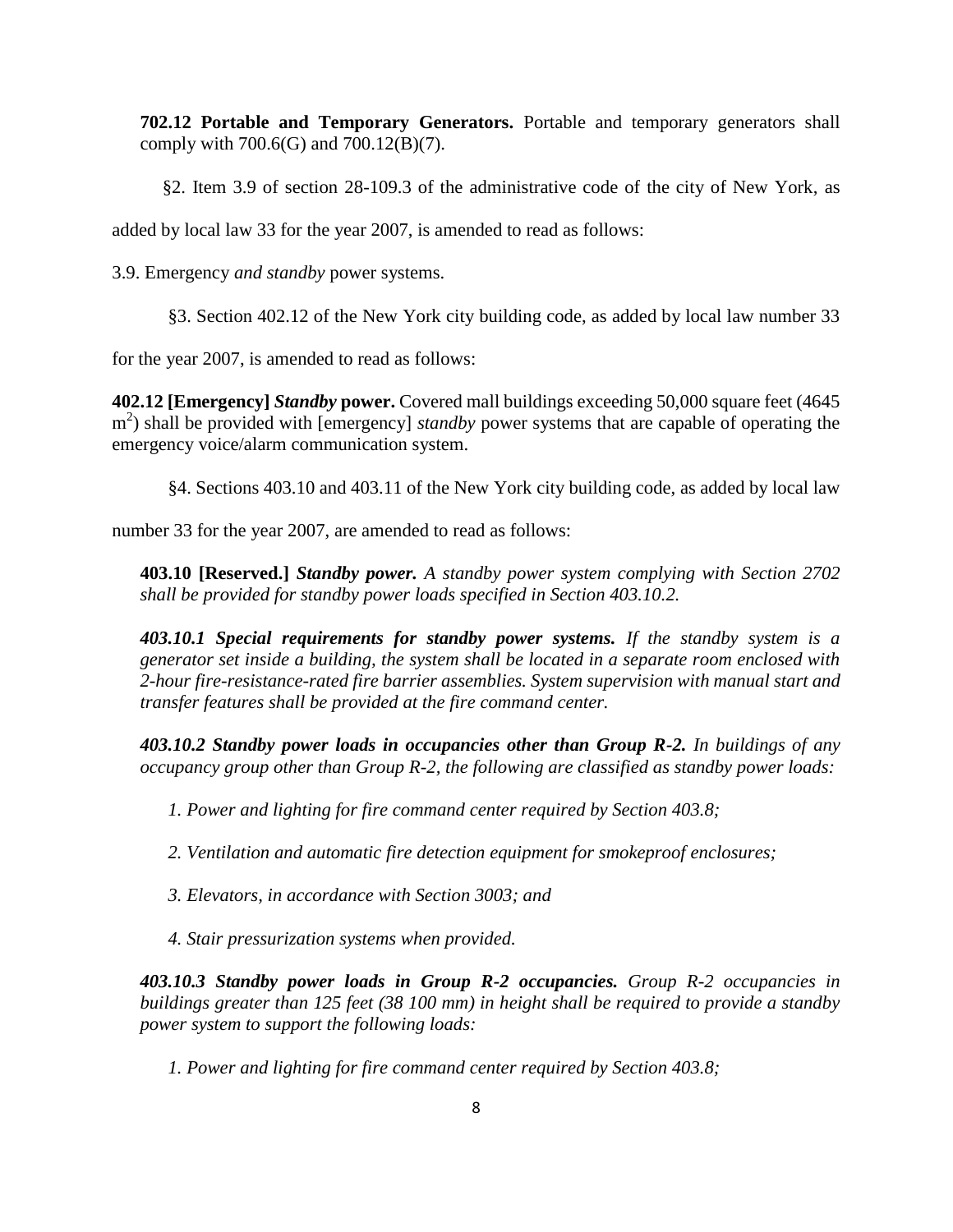*2. Ventilation and automatic fire detection equipment for smokeproof enclosures;*

*3. At least one elevator serving all floors, or one elevator per bank where different banks serve different portions of the building; and*

*4. Stair pressurization systems when provided.*

**403.11 Emergency power systems.** An emergency power system complying with Section 2702 shall be provided for emergency power loads specified in Sections 403.11.1 and 403.11.2.

**403.11.1 Emergency power loads in occupancies other than R-2.** In buildings of any occupancy group other than Group R-2, the following are classified as emergency power loads:

- 1. Exit signs and means of egress illumination required by Chapter 10; [and]
- 2. Elevator car lighting; [and]
- 3. Emergency voice/alarm communications systems; [and]
- 4. Automatic fire detection systems; [and]
- 5. Fire alarm systems; and
- 6. [Power and lighting for the fire command center required by Section 403.8; and
- 7.] Electrically powered fire pumps[; and
- 8. Ventilation and automatic fire detection equipment for smokeproof enclosures; and
- 9. Elevators in accordance with Section 3003; and
- 10. Stair pressurization systems when provided].

**403.11.2 Emergency power loads in Group R-2 occupancies.** Group R-2 occupancies in buildings greater than 125 feet (38 100 mm) in height shall be required to provide an emergency power system to support the following loads:

1. Exit signs and means of egress illumination required by Chapter 10;

[2. At least one elevator serving all floors, or one elevator per bank where different banks serve different portions of the building;]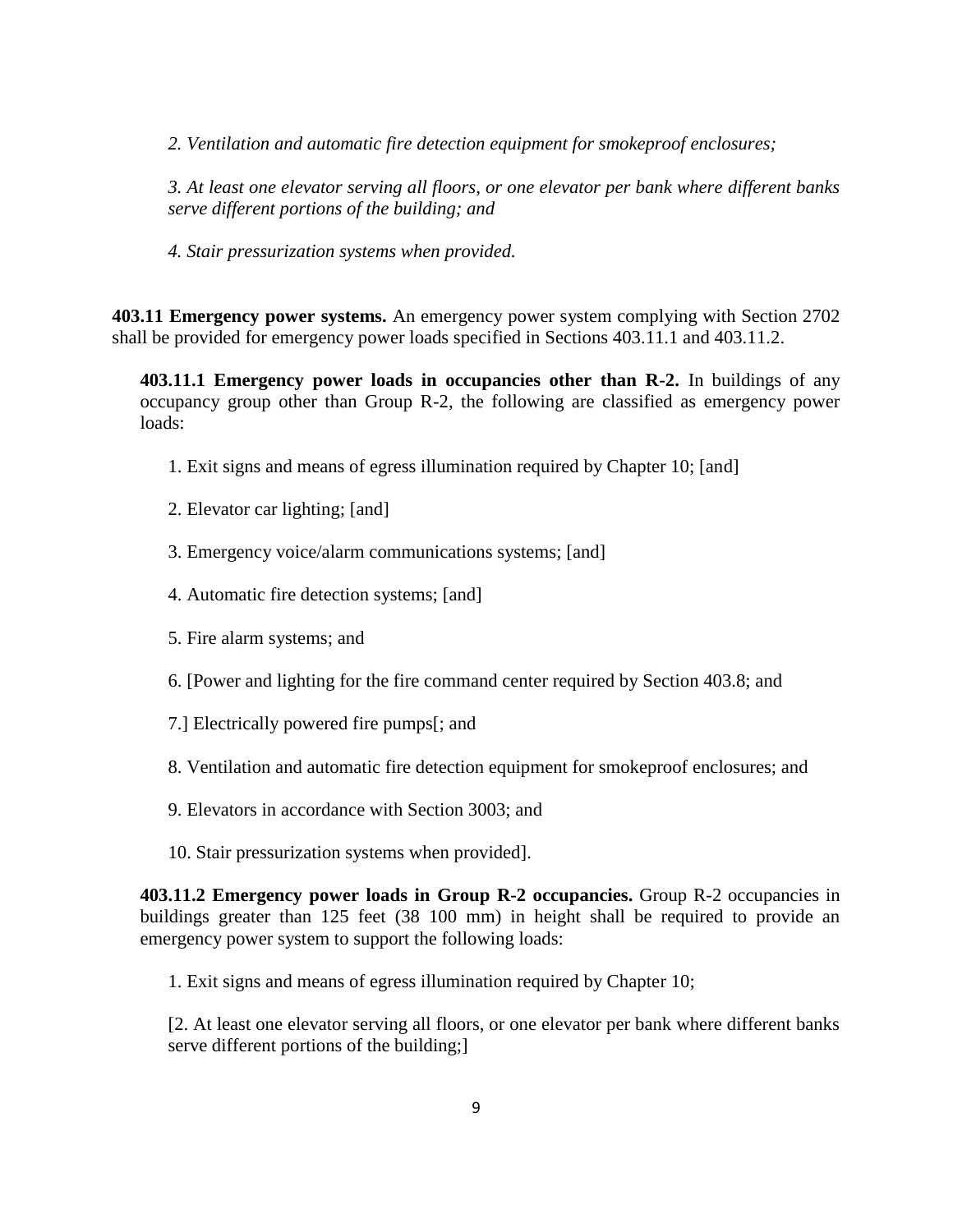[3.] *2.* Emergency voice communications systems; and

[4.] *3.* Electrically powered fire pumps, unless electrical power to the motor is taken ahead of the main from the street side of the house service switch.

[Where a generator is used as the emergency power system, diesel or gas shall be permitted as the fuel source in accordance with Section 2702.1.]

§5. Section 404.6 of the New York city building code, as amended by local law number 33

for the year 2007, is amended to read as follows:

**404.6 [Emergency]** *Standby* **power.** Equipment required to provide smoke control shall be connected to [an emergency] *a standby* power system in accordance with Section 909.11.

§6. Sections 405.9 and 405.10 of the New York city building code, as amended by local

law number 33 for the year 2007, are amended to read as follows:

**405.9 [Reserved.]** *Standby power. A standby power system complying with Section 2702 shall be provided for standby power loads specified in Section 405.9.1.* 

*405.9.1 Standby power loads. The following loads are classified as standby power loads:*

- *1. Smoke control system;*
- *2. Ventilation and automatic fire detection equipment for smokeproof enclosures;*
- *3. Fire pumps;*
- *4. Elevators in accordance with Section 3003; and*
- *5. Stair pressurization systems when provided.*

**405.10 Emergency power.** An emergency power system complying with Section 2702 shall be provided for emergency power loads specified in Section 405.10.1.

**405.10.1 Emergency power loads.** The following loads are classified as emergency power loads:

- 1. Emergency voice/alarm communications systems[.]*;*
- 2. Fire alarm systems[.]*;*
- 3. Automatic fire detection systems[.]*;*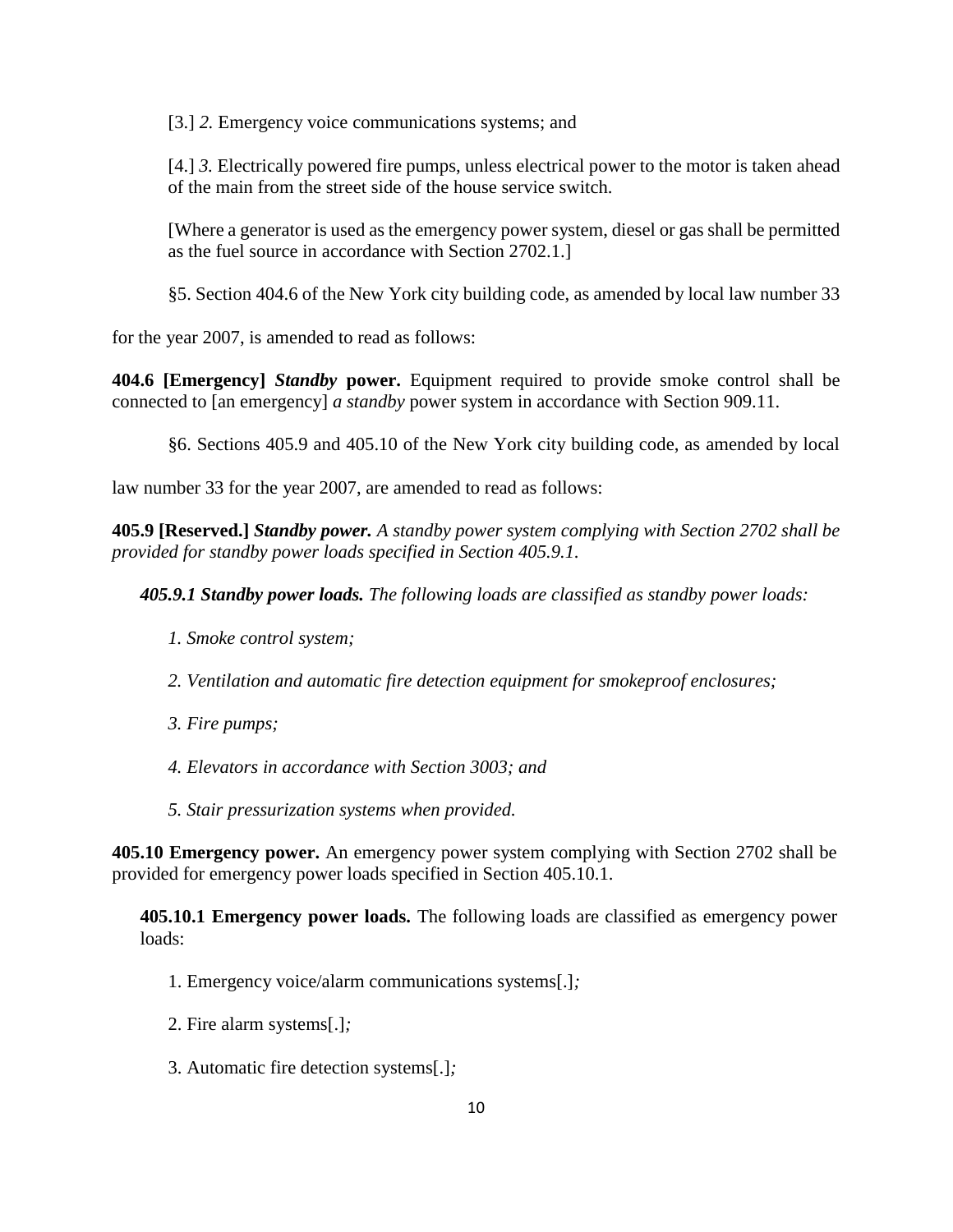4. Elevator car lighting[.]*; and*

5. Means of egress and exit sign illumination as required by Chapter 10.

- [6. Smoke control system.
- 7. Ventilation and automatic fire detection equipment for smokeproof enclosures.
- 8. Fire pumps.
- 9. Elevators in accordance with Section 3003.
- 10. Stair pressurization systems when provided.]
- §7. Section 414.5.4 of the New York city building code, as amended by local law number

33 for the year 2007, is amended to read as follows:

**414.5.4 Emergency** *or standby* **power.** Where mechanical ventilation, treatment systems, temperature control, alarm, detection or other electrically operated systems are required, such systems shall be provided with an emergency *or standby* power system in accordance with the *New York City Electrical Code*.

### **Exceptions:**

- 1. Storage areas for Class I and II oxidizers.
- 2. Storage areas for Class III, IV and V organic peroxides.

3. [Emergency] *Standby* power for mechanical ventilation, treatment systems and temperature control systems shall not be required where an approved fail-safe engineered system is installed.

§8. Sections 909.11 and 909.20.6.2 of the New York city building code, as added by local

law number 33 for the year 2007, are amended to read as follows:

**909.11 Power systems.** The smoke control system shall be supplied with two sources of power. Primary power shall be *from* the normal building power systems. Secondary power shall be from [an emergency] *a standby power* source complying with the *New York City Electrical Code*. The [emergency] *standby* power source and its transfer switches shall be in a separate room from the normal power transformers and switch gear and shall be enclosed in a room constructed of not less than 1-hour fire-resistance-rated fire barriers ventilated directly to and from the exterior. Power distribution from the two sources shall be by independent routes. Transfer to full [emergency]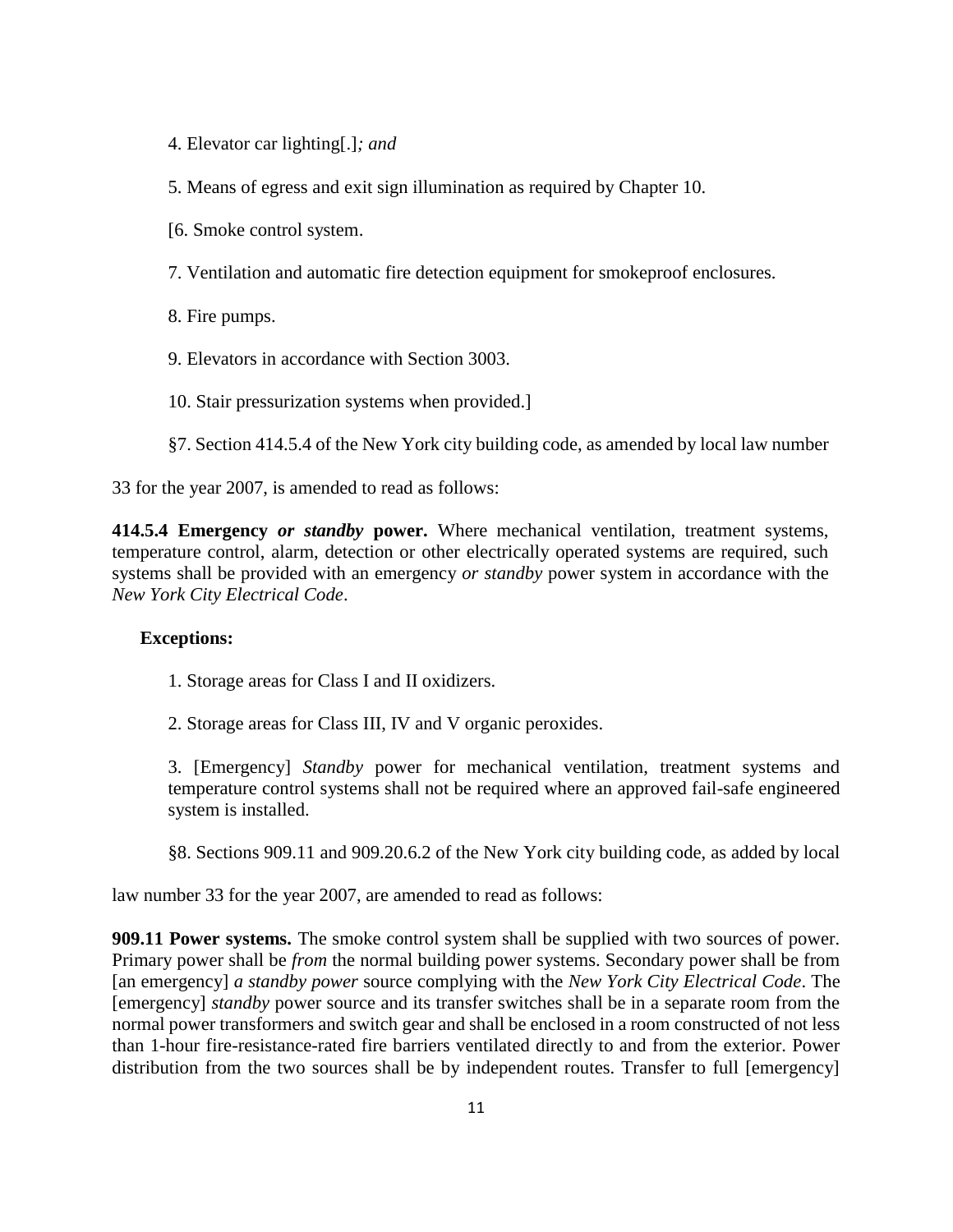*standby* power shall be automatic and within 60 seconds of failure of the primary power. The systems shall comply with the *New York City Electrical Code*.

**909.20.6.2 [Emergency]** *Standby* **power.** Mechanical vestibule and stair shaft ventilation systems and automatic fire detection systems shall be powered by [an emergency] *a standby* power system conforming to Section [403.11] *403.10* and Chapter 27.

§9. Sections 1007.4, 1007.5, and 1008.1.3.3 of the New York city building code, as

added by local law number 33 for the year 2007, are amended to read as follows:

**1007.4 Elevators.** To be considered part of an accessible means of egress, an elevator shall comply with the emergency operation and signaling device requirements of Section 2.27 of ASME A17.1 and Section 1109.6. [Emergency] *Standby* power shall be provided in accordance with Sections 2702 and 3003. The elevator shall be accessed from either an area of rescue assistance complying with Section 1007.6 or a horizontal exit complying with Section 1021.

#### **Exceptions:**

1. Elevators are not required to be accessed from an area of rescue assistance or horizontal exit in open parking garages.

2. Elevators are not required to be accessed from an area of rescue assistance or horizontal exit in buildings and facilities equipped throughout with an automatic sprinkler system installed in accordance with Section 903.3.1.1 or 903.3.1.2.

**1007.5 Platform lifts.** Platform (wheelchair) lifts shall not serve as part of an accessible means of egress, except where allowed as part of a required accessible route in Section 1109.7. Platform lifts shall be installed in accordance with ASME A18.1. [Emergency] *Standby* power shall be provided in accordance with Section 2702 for platform lifts permitted to serve as part of an accessible means of egress.

**1008.1.3.3 Horizontal sliding doors.** In other than Group H occupancies, horizontal sliding doors permitted to be a component of a means of egress in accordance with Exception 5 to Section 1008.1.2.1 shall comply with all of the following criteria:

1. The doors shall be power operated and shall be capable of being operated manually in the event of power failure.

2. The doors shall be openable by a simple method from both sides without special knowledge or effort.

3. The force required to operate the door shall not exceed 30 pounds (133 N) to set the door in motion and 15 pounds (67 N) to close the door or open it to the minimum required width.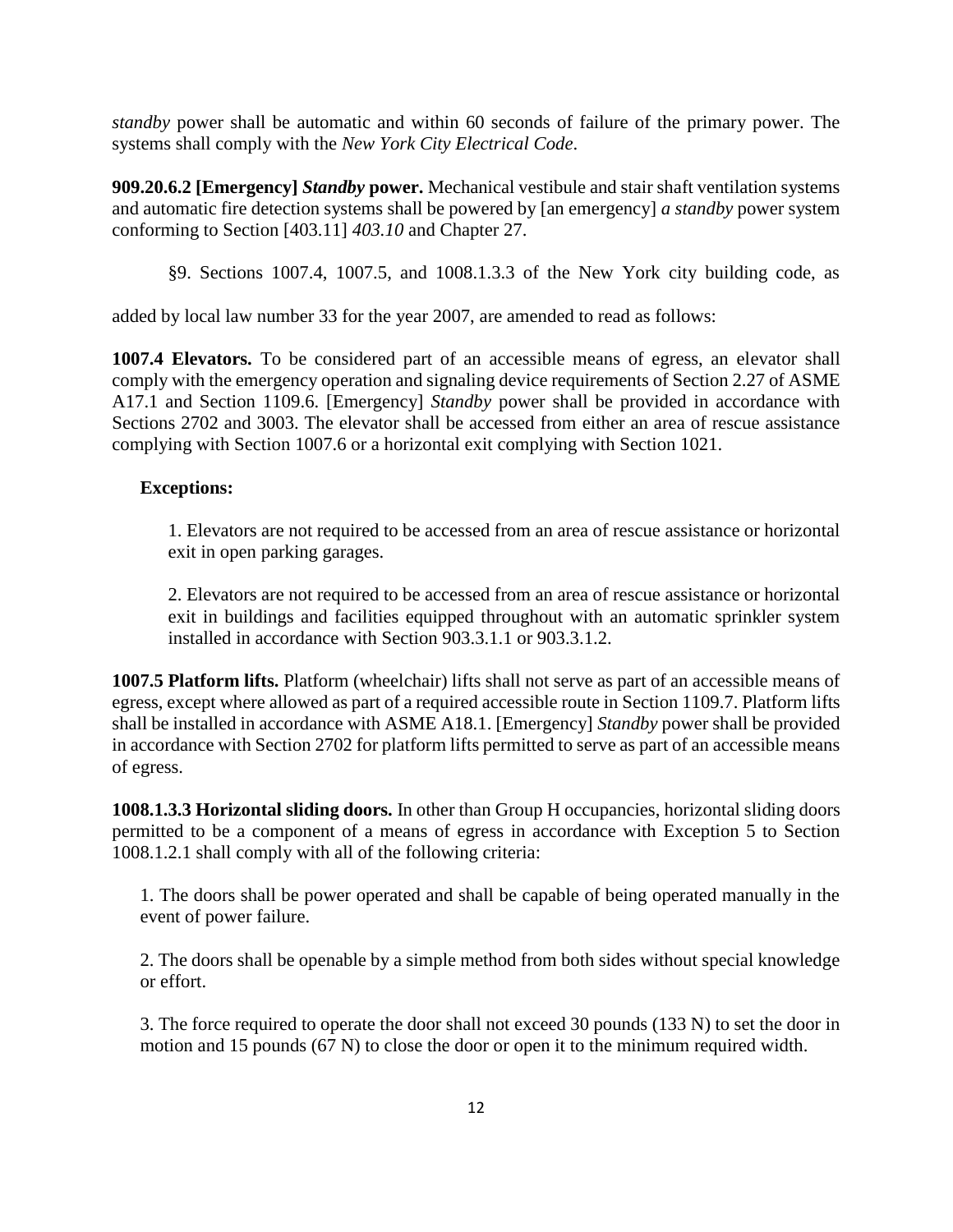4. The door shall be openable with a force not to exceed 15 pounds (67 N) when a force of 250 pounds (1100 N) is applied perpendicular to the door adjacent to the operating device.

5. The door assembly shall comply with the applicable fire protection rating and, where rated, shall be self-closing or automatic-closing by smoke detection, shall be installed in accordance with NFPA 80 and shall comply with Section 715.

6. The door assembly shall have an integrated [emergency] *standby* power supply.

7. The door assembly power supply shall be electrically supervised.

8. The door shall open to the minimum required width within 10 seconds after activation of the operating device.

§10. Section 1707.7 of the New York city building code, as added by local law number

33 for the year 2007, is amended to read as follows:

**1707.7 Mechanical and electrical components.** Periodic special inspection is required during the anchorage of electrical equipment for emergency *or standby* power systems in structures assigned to Seismic Design Category C[,] or D. Periodic special inspection is required during the installation of piping systems intended to carry flammable, combustible or highly toxic contents and their associated mechanical units in structures assigned to Seismic Design Category C[,] or D. Periodic special inspection is required during the installation of HVAC ductwork that will contain hazardous materials in structures assigned to Seismic Design Category C[,] or D.

§11. Section BC 2702 of the New York city building code, as added by local law number

33 for the year 2007, is amended to read as follows:

# **SECTION BC 2702 EMERGENCY** *AND STANDBY* **POWER SYSTEMS**

**2702.1 Installation.** Emergency *and standby power* systems shall be installed in accordance with the *New York City Electrical Code*, NFPA 110 and NFPA 111[, and]*. Systems relying on fuel supplies* shall have an on-premises fuel supply sufficient for not less than 6-hour full-demand operation of the system. However, [for R-2 occupancies required to provide emergency power systems pursuant to the provisions of Section 403.11.2, and for voluntarily installed emergency power systems,] natural gas from the public utility street main shall be permitted as *the sole* fuel supply *for (i) emergency power systems serving R-2 occupancies and (ii) standby power systems, provided that an outside gas cut-off valve separate from other gas services is installed in accordance with Section E.6 of Appendix E of the New York City Fuel Gas Code*.

**2702.1.1 Stationary generators.** Emergency *and standby* power generators shall be listed in accordance with UL 2200.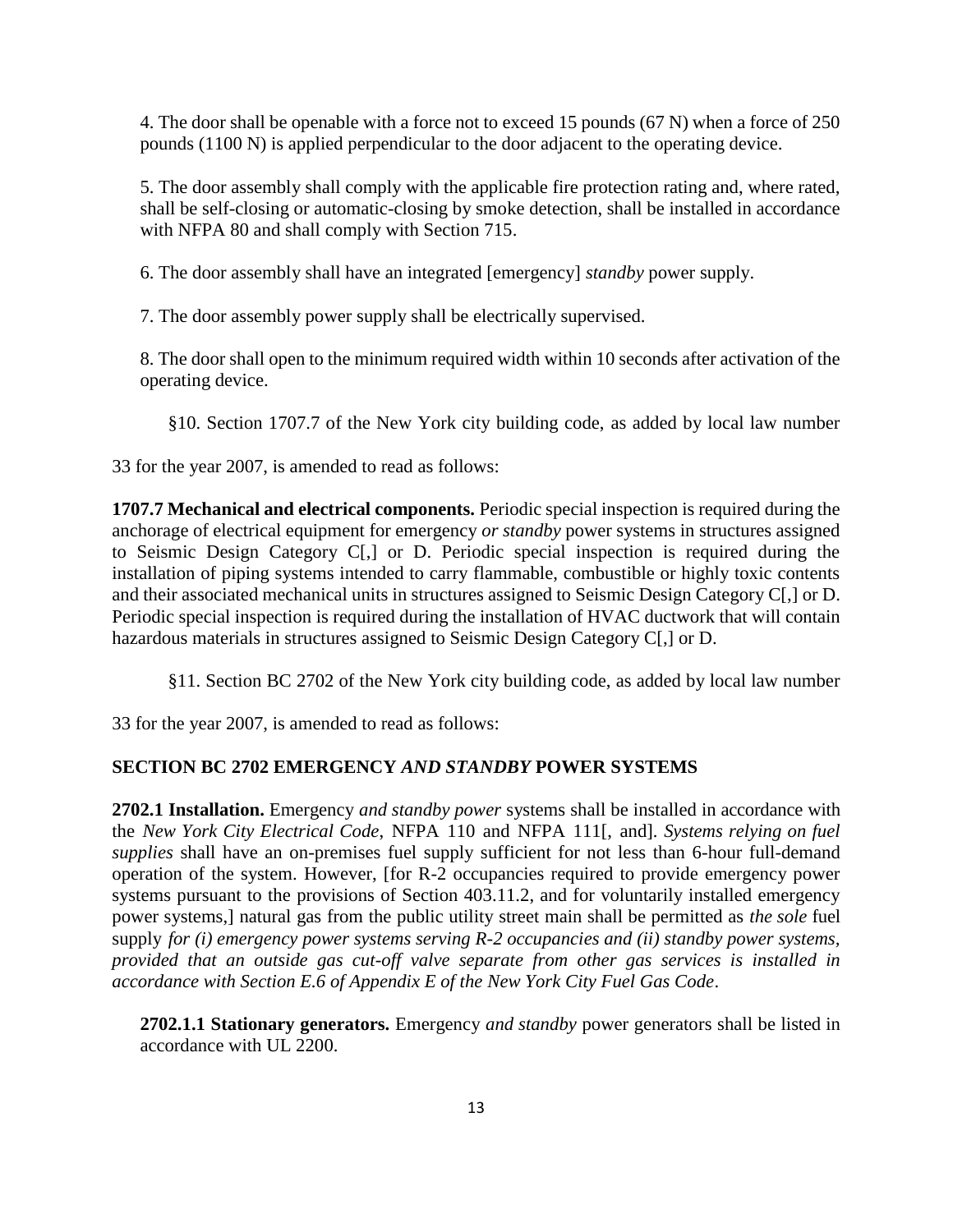**2702.1.2 Capacity.** The emergency *and standby* power [system] *systems* shall have [a] capacity and [rating] *ratings* that [supplies] *supply* all equipment required to be operational at the same time.

**2702.2 Where required.** Emergency *and standby* power systems shall be provided where required by this section.

**2702.2.1 Group A occupancies.** Emergency power shall be provided for voice/alarm communication systems in Group A occupancies in accordance with Section 907.2.1.2.

**2702.2.2 Smoke control systems.** [Emergency] *Standby* power shall be provided for smoke control systems in accordance with Section 909.11.

**2702.2.3 Exit signs.** Emergency power shall be provided for exit signs in accordance with Section 1011.5.3.

**2702.2.4 Means of egress illumination.** Emergency power shall be provided for means of egress illumination in accordance with Section 1006.3.

**2702.2.5 Accessible means of egress elevators.** [Emergency] *Standby* power shall be provided for elevators that are part of an accessible means of egress in accordance with Section 1007.4*.*

**2702.2.6 Horizontal sliding doors. [**Emergency] *Standby* power shall be provided for horizontal sliding doors in accordance with Section 1008.1.3.3*.*

**2702.2.7 Semiconductor fabrication facilities.** Emergency power shall be provided for semiconductor fabrication facilities in accordance with Section 415.9.10.

**2702.2.8 Membrane structures.** [Emergency] *Standby* power shall be provided for auxiliary inflation systems in accordance with Section 3102.8.2. Emergency power shall be provided for exit signs in tents and membrane structures.

**2702.2.9 Hazardous materials.** Emergency *or standby* power shall be provided in occupancies with hazardous materials in accordance with Section 414.5.4 and the *New York City Fire Code*.

**2702.2.10 Highly toxic and toxic materials.** Emergency power shall be provided for occupancies with highly toxic or toxic materials in accordance with the *New York City Fire Code*.

**2702.2.11 Organic peroxides.** [Emergency] *Standby* power shall be provided for occupancies with organic peroxides in accordance with the *New York City Fire Code*.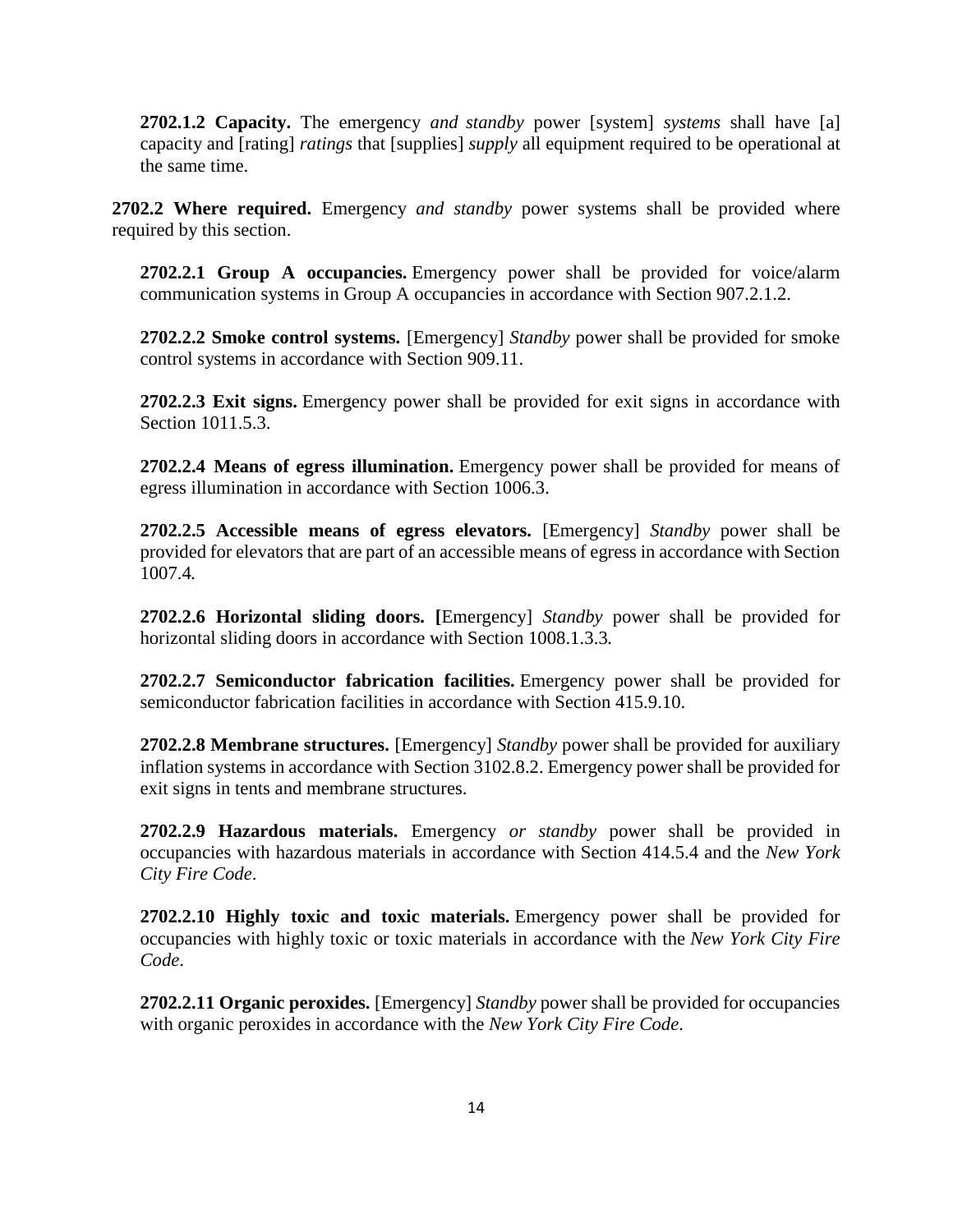**2702.2.12 Pyrophoric materials.** Emergency power shall be provided for occupancies with silane gas in accordance with the *New York City Fire Code*.

**2702.2.13 Covered mall buildings.** [Emergency] *Standby* power shall be provided for voice/alarm communication systems in covered mall buildings in accordance with Section 402.12*.*

**2702.2.14 High-rise buildings.** Emergency *and standby* power shall be provided in high-rise buildings in accordance with [Section] *Sections 403.10 and* 403.11.

**2702.2.15 Underground buildings.** Emergency *and standby* power shall be provided in underground buildings in accordance with [Section] *Sections 405.9 and* 405.10.

**2702.2.16 Group I-3 occupancies.** Emergency power shall be provided for doors in Group I-3 occupancies in accordance with Section 408.4.2.

## **2702.2.17 Reserved.**

**2702.2.18 Elevators.** [Emergency] *Standby* power for elevators, including elevators provided to accommodate ambulance stretchers pursuant to Section 3002.4, shall be provided as set forth in Section 3003.1*.*

**2702.2.19 Smokeproof enclosures and pressurized elevator shaft.** [Emergency] *Standby* power shall be provided for smoke-proof enclosures as required by Section 909.20 and for pressurized elevator shafts provided in accordance with Item 5 of Section 403.9.1.1.

**2702.2.20 Occupancy Groups B, E and R-1.** [An emergency] *Emergency and standby* power [system] shall be required in those Group B, E and R-1 occupancies specified in this section:

1. Group B occupancies with occupied floor less than 75 feet (22 860 mm) above the lowest fire department vehicle access having a gross floor area over 15,000 square feet  $(1393.6 \text{ m}^2)$  per floor or a total gross floor area of 100,000 square feet (9290.3 m<sup>2</sup>) or more.

2. Group E occupancies with occupied floor less than 75 feet (22 860 mm) above the lowest level of fire department vehicle access having a gross floor area over 15,000 square feet (1[,]393.6 m<sup>2</sup>) per floor or a total gross floor area of 100,000 square feet (9[,] 290.3 m<sup>2</sup>) or more.

3. All Group R-1 occupancies.

**2702.2.20.1 Equipment requiring emergency power system.** With respect to such [occupancy] *Occupancy* Groups B, E and R-1, the following equipment, where such equipment is required by this code, shall be provided with an emergency power system:

1. Exit signs and means of egress illumination required by Chapter 10;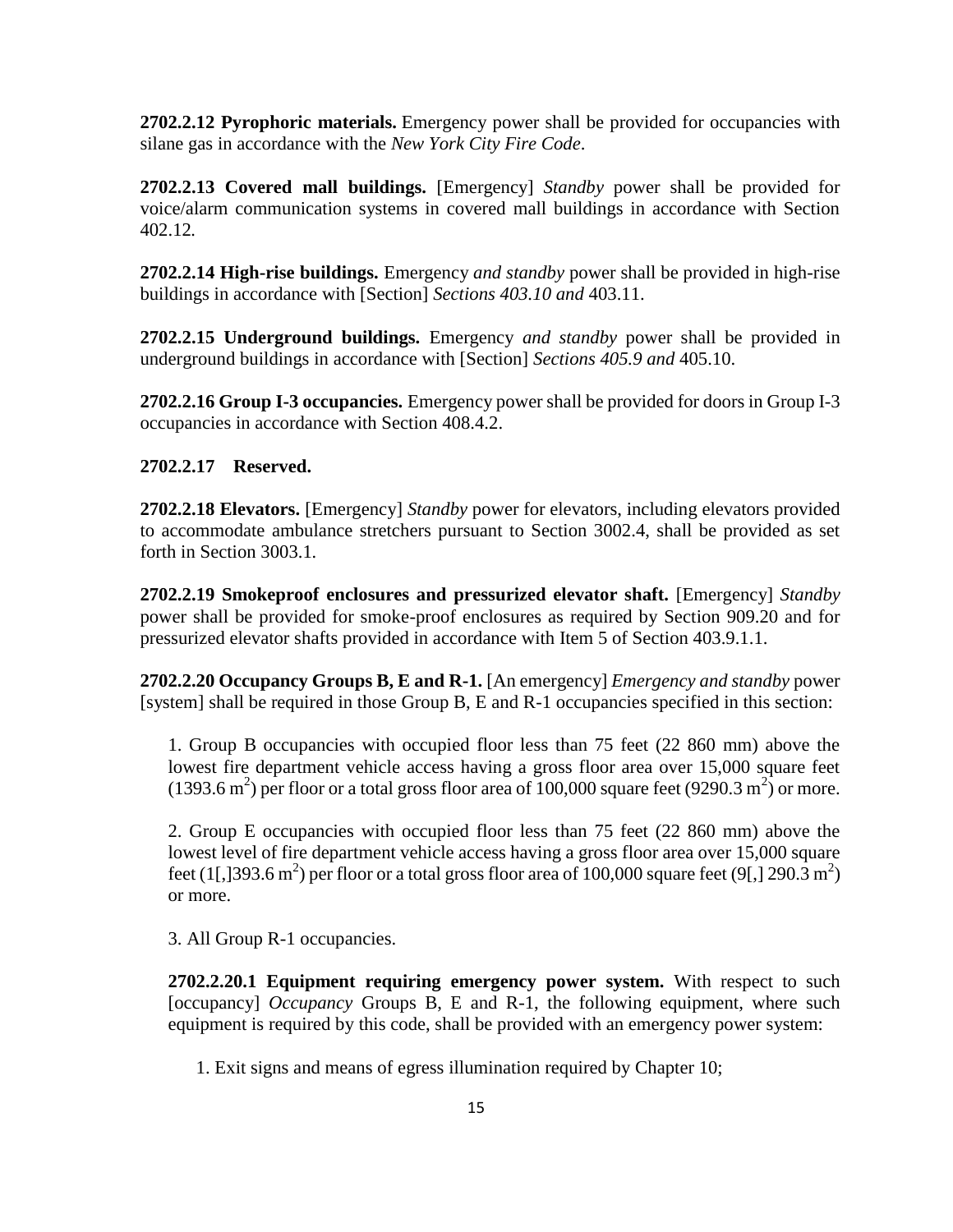- 2. Elevator car lighting;
- 3. Emergency voice/alarm communications systems;
- 4. Automatic fire detection systems;
- 5. Fire alarm systems; *and*
- 6. Electrically powered fire pumps[;
- 7. Ventilating systems used for smoke venting or control;
- 8. Stair pressurization; and

9. At least three elevators in a building at one time with manual transfer to other elevators as required by Section 3003].

*2702.2.20.2 Equipment requiring standby power system. With respect to such Occupancy Groups B, E and R-1, the following equipment, where such equipment is required by this code, shall be provided with a standby power system:*

- *1. Ventilating systems used for smoke venting or control;*
- *2. Stair pressurization; and*

*3. At least three elevators in a building at one time with manual transfer to other elevators as required by Section 3003.*

**2702.3 Maintenance.** Emergency *and standby* power systems shall be maintained and tested in accordance with the *New York City Fire Code* and *New York City Electrical Code*.

*2702.4 Required loads for optional standby power systems. In addition to any other loads, optional standby power systems shall be capable of providing power to the following systems upon failure of the normal power supply or the emergency or standby power system:*

- *1. Emergency lighting;*
- *2. Fire alarm systems; and*
- *3. Elevators as follows:*

*3.1 For Group R-2 occupancies in buildings greater than 125 feet (38 100 mm) in height, at least one elevator serving all floors, or one elevator per bank where different banks serve different portions of the building; or*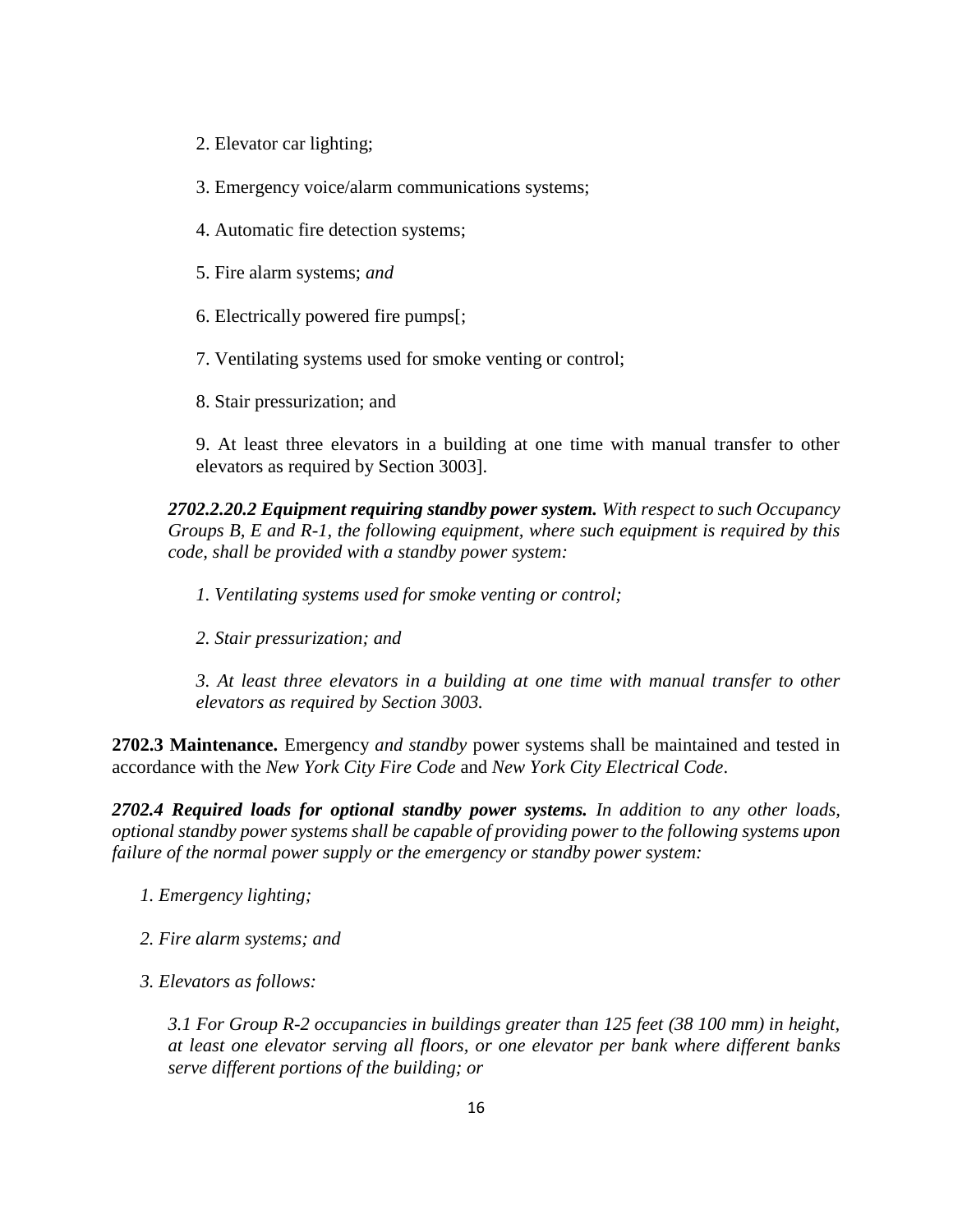*3.2 For all other buildings having occupied floors located more than 75 feet (22 860 mm) above the lowest level of fire department vehicle access, at least one elevator that serves all floors.*

§12. Sections 3003.1, 3003.1.1, 3003.1.2, 3003.1.3, and 3003.1.4 of the New York city

building code, as added by local law number 33 for the year 2007, are amended to read as

follows:

**3003.1 [Emergency]** *Standby* **power.** In buildings and structures where [emergency] *standby* power is required or furnished to operate an elevator, the operation shall be in accordance with Sections 3003.1.1 through 3003.1.4.

**3003.1.1 Manual transfer.** [Emergency] *Standby* power shall be manually transferable to all elevators in each bank.

**3003.1.2 One elevator.** Where only one elevator is installed, the elevator shall automatically transfer to [emergency] *standby* power within 60 seconds after failure of normal power.

**3003.1.3 Two or more elevators.** Where two or more elevators are controlled by a common operating system, all elevators shall automatically transfer to [emergency] *standby* power within 60 seconds after failure of normal power where the [emergency] *standby* power source is of sufficient capacity to operate all elevators at the same time. Where the [emergency] *standby* power source is not of sufficient capacity to operate all elevators at the same time, all elevators shall transfer to [emergency] *standby* power in sequence, return to the designated landing and disconnect from the [emergency] *standby* power source. After all elevators have been returned to the designated level, at least three elevators shall remain operable from the [emergency] *standby* power source.

**3003.1.4 Venting.** Where [emergency] *standby* power is connected to elevators, the machine room ventilation or air conditioning shall be connected to the [emergency] *standby* power source.

§13. Section 3102.8.2 of the New York city building code, as added by local law number

33 for the year 2007, is amended to read as follows:

**3102.8.2 [Emergency]** *Standby* **power**. Wherever an auxiliary inflation system is required, an approved [emergency] *standby* power-generating system shall be provided. However, notwithstanding Section 2702.1, the [emergency] *standby* power-generating system shall be equipped with a suitable means for automatically starting the generator set upon failure of the normal electrical service and for automatic transfer and operation of all of the required